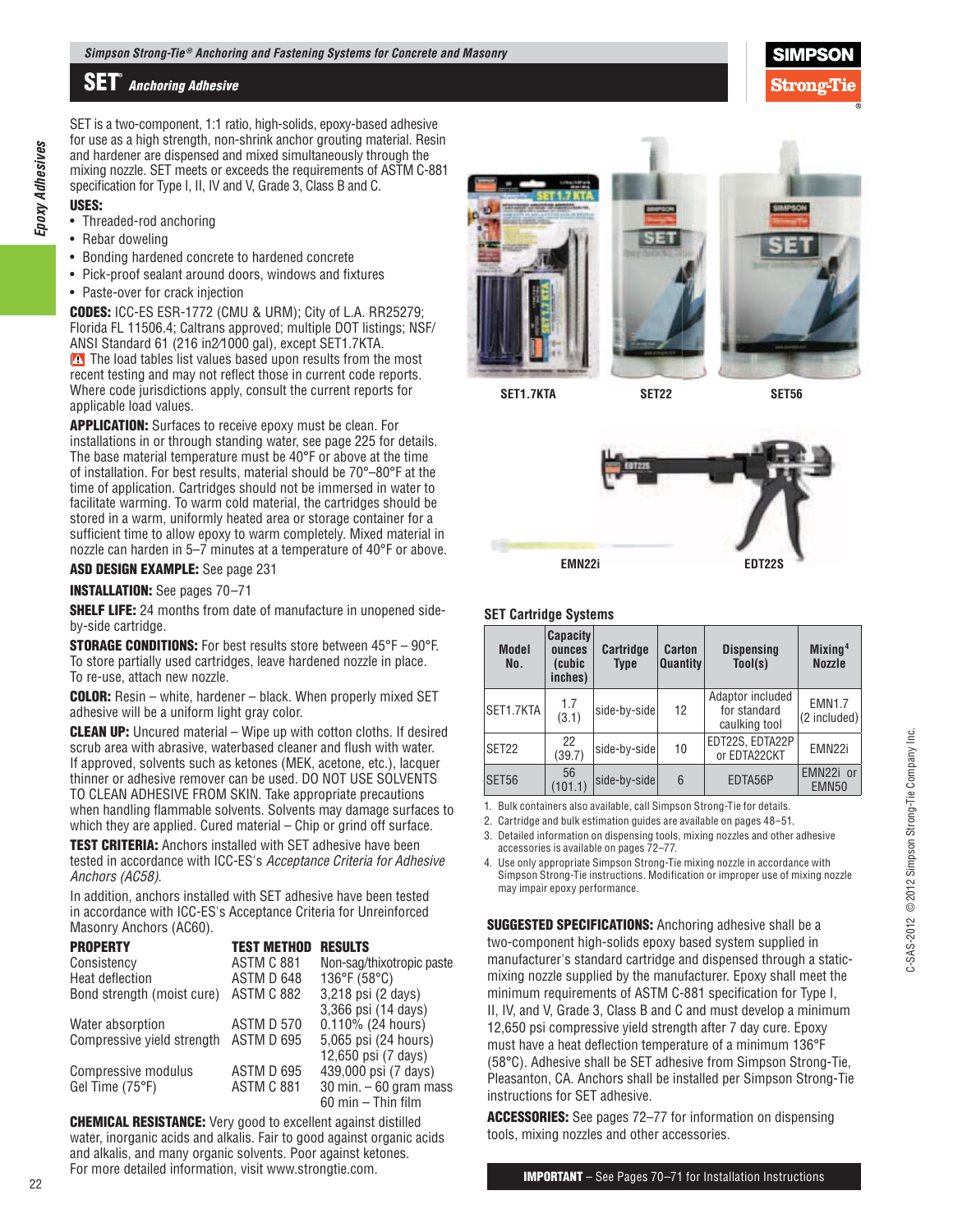## **SET®** *Anchoring Adhesive*

### **Cure Schedule**

| <b>Base Material</b><br><b>Temperature</b> | Cure<br><b>Time</b> |    |
|--------------------------------------------|---------------------|----|
| °F                                         | (hrs.)              |    |
| 40                                         | 4                   | 72 |
| 65                                         | 18                  | 24 |
| 85                                         | 29                  | 20 |
| 90                                         | 16                  |    |

### **In-Service Temperature Sensitivity**

|    | <b>Percent</b><br><b>Allowable</b>         |      |  |  |  |  |  |  |
|----|--------------------------------------------|------|--|--|--|--|--|--|
| °C |                                            |      |  |  |  |  |  |  |
|    | 100%                                       |      |  |  |  |  |  |  |
| 21 | 100%                                       |      |  |  |  |  |  |  |
| 43 | 100%                                       |      |  |  |  |  |  |  |
| 57 | 75%                                        |      |  |  |  |  |  |  |
| 66 | 44%                                        |      |  |  |  |  |  |  |
| 82 | 20%                                        |      |  |  |  |  |  |  |
|    | <b>Base Material</b><br><b>Temperature</b> | Load |  |  |  |  |  |  |

#### 1. Refer to temperature sensitivity chart for allowable bond strength reduction for temperature. See page 225 for more information. 2. Percent allowable load may be linearly

interpolated for intermediate base material temperatures.

3.  $^{\circ}$ C = ( $^{\circ}$ F-32) / 1.8

#### **Tension Loads for Threaded Rod Anchors in Normal-Weight Concrete** (continued on next page)

| <b>Tension Loads for Threaded Rod Anchors in Normal-Weight Concrete</b><br>(continued on next page) |                            |                          |                                |                                         |                              |                                             |                     |                                            |                                            |                     |                     | Expanded 13 for<br>an explanation of<br>the load table icons |                           |                  |
|-----------------------------------------------------------------------------------------------------|----------------------------|--------------------------|--------------------------------|-----------------------------------------|------------------------------|---------------------------------------------|---------------------|--------------------------------------------|--------------------------------------------|---------------------|---------------------|--------------------------------------------------------------|---------------------------|------------------|
| Rod<br>Dia.                                                                                         | <b>Drill</b><br><b>Bit</b> | Embed.<br><b>Depth</b>   | <b>Critical</b><br><b>Edge</b> | <b>Critical</b><br><b>Spacing</b>       |                              |                                             |                     | <b>Tension Load Based on Bond Strength</b> |                                            |                     |                     | <b>Tension Load</b><br><b>Based on Steel Strength</b>        |                           |                  |
| in.<br>(mm)                                                                                         | Dia.<br>in.                | in.<br>(mm)              | Dist.<br>in.                   | Dist.<br>in.                            |                              | $f'_c \geq 2000$ psi<br>(13.8 MPa) Concrete |                     |                                            | $f'_c \ge 4000$ psi<br>(27.6 MPa) Concrete |                     | F1554<br>Grade 36   | A193 GR B7                                                   | F593<br><b>304SS</b>      |                  |
|                                                                                                     |                            |                          | (mm)                           | (mm)                                    | <b>Ultimate</b><br>Ibs. (kN) | Std. Dev.<br>Ibs. (kN)                      | Allow.<br>Ibs. (kN) | <b>Ultimate</b><br>Ibs. (kN)               | Std. Dev.<br>Ibs. (kN)                     | Allow.<br>Ibs. (kN) | Allow.<br>Ibs. (kN) | Allow.<br>Ibs. (kN)                                          | Allow.<br>$lbs.$ ( $kN$ ) |                  |
|                                                                                                     |                            | $1\frac{3}{4}$<br>(44)   | $2\frac{5}{8}$<br>(67)         | 7<br>(178)                              | 1,900<br>(8.5)               | 485<br>(2.2)                                | 475<br>(2.1)        | 1,900<br>(8.5)                             |                                            | 475<br>(2.1)        |                     |                                                              |                           |                  |
| $\frac{3}{8}$<br>(9.5)                                                                              | $\frac{1}{2}$              | $3\frac{1}{2}$<br>(89)   | $5\%$<br>(133)                 | 14<br>(356)                             | 10,200<br>(45.4)             | 119<br>(0.5)                                | 2.550<br>(11.3)     | 10,280<br>(45.7)                           | 97<br>(0.4)                                | 2,570<br>(11.4)     | 2,105<br>(9.4)      | 4,535<br>(20.2)                                              | 3,630<br>(16.1)           |                  |
|                                                                                                     |                            | $4\frac{1}{2}$<br>(114)  | $6\frac{3}{4}$<br>(171)        | 18<br>(457)                             | 10.613<br>(47.2)             | 84<br>(0.4)                                 | 2.655<br>(11.8)     | 10,613<br>(47.2)                           |                                            | 2.655<br>(11.8)     |                     |                                                              |                           |                  |
|                                                                                                     |                            | $2\frac{1}{8}$<br>(54)   | $3\frac{3}{16}$<br>(81)        | $8\frac{1}{2}$<br>(216)                 | 7,216<br>(32.1)              | 1,163<br>(5.2)                              | 1,805<br>(8.0)      | 7,216<br>(32.1)                            |                                            | 1,805<br>(8.0)      |                     |                                                              |                           |                  |
| $\frac{1}{2}$<br>(12.7)                                                                             | $\frac{5}{8}$              | $4\frac{1}{4}$<br>(108)  | $6\frac{3}{8}$<br>(162)        | 17<br>(432)                             | 17,700<br>(78.7)             | 629<br>(2.8)                                | 4.425<br>(19.7)     | 18,400<br>(81.8)                           | 788<br>(3.5)                               | 4.600<br>(20.5)     | 3,750<br>(16.7)     | 8,080<br>(35.9)                                              | 6,470<br>(28.8)           |                  |
|                                                                                                     |                            | 6<br>(152)               | $\mathbf{g}$<br>(229)          | 24<br>(610)                             | 18,556<br>(82.5)             | 853<br>(3.8)                                | 4,640<br>(20.6)     | 18,556<br>(82.5)                           |                                            | 4,640<br>(20.6)     |                     |                                                              |                           |                  |
|                                                                                                     |                            | $2\frac{1}{2}$<br>(64)   | $3\frac{3}{4}$<br>(95)         | 10<br>(254)                             | 6,780<br>(30.2)              | 315<br>(1.4)                                | 1,695<br>(7.5)      | 6,780<br>(30.2)                            |                                            | 1,695<br>(7.5)      |                     |                                                              |                           |                  |
|                                                                                                     |                            | $3\frac{3}{4}$<br>(95)   | $5\%$<br>(143)                 | 15<br>(381)                             |                              |                                             | 4,190<br>(18.6)     |                                            |                                            | 4,875<br>(21.7)     | 5,875<br>(26.1)     | 12,660<br>(56.3)                                             |                           |                  |
| $\frac{5}{8}$<br>(15.9)                                                                             | $^{3/4}$                   | 5<br>(127)               | $7\frac{1}{2}$<br>(191)        | 20<br>(508)                             | 26,700<br>(118.8)            | 1,121<br>(5.0)                              | 6,680<br>(29.7)     | 32,200<br>(143.2)                          | 964<br>(4.3)                               | 8.050<br>(35.8)     |                     |                                                              |                           | 10,120<br>(45.0) |
|                                                                                                     |                            | $7\frac{3}{16}$<br>(183) | $10\%$<br>(276)                | 28%<br>(730)                            |                              |                                             | 7,515<br>(33.4)     |                                            |                                            | 8,200<br>(36.5)     |                     |                                                              |                           |                  |
|                                                                                                     |                            | $9\frac{3}{8}$<br>(238)  | $14\%$<br>(359)                | $37\frac{1}{2}$<br>(953)                | 33,402<br>(148.6)            | 1,198<br>(5.3)                              | 8,350<br>(37.1)     | 33,402<br>(148.6)                          |                                            | 8,350<br>(37.1)     |                     |                                                              |                           |                  |
|                                                                                                     |                            | $3\frac{3}{8}$<br>(86)   | $5\frac{1}{16}$<br>(129)       | 13 <sup>1</sup> / <sub>2</sub><br>(343) | 15,456<br>(68.8)             | 2,621<br>(11.7)                             | 3,865<br>(17.2)     | 15,456<br>(68.8)                           |                                            | 3,865<br>(17.2)     |                     |                                                              |                           |                  |
|                                                                                                     |                            | $5\frac{1}{16}$<br>(129) | $7\frac{5}{8}$<br>(194)        | $20\,\frac{1}{4}$<br>(514)              |                              |                                             | 7,195<br>(32.0)     |                                            |                                            | 7,245<br>(32.2)     |                     |                                                              |                           |                  |
| $\frac{3}{4}$<br>(19.1)                                                                             | $\frac{7}{8}$              | $6\frac{3}{4}$<br>(171)  | 10 <sub>1</sub><br>(257)       | 27<br>(686)                             | 42,100<br>(187.3)            | 1,945<br>(8.7)                              | 10,525<br>(46.8)    | 42,480<br>(189.0)                          | 1,575<br>(7.0)                             | 10,620<br>(47.2)    | 8,460<br>(37.6)     | 18,230<br>(81.1)                                             | 12,400<br>(55.2)          |                  |
|                                                                                                     |                            | 9<br>(229)               | $13\frac{1}{2}$<br>(343)       | 36<br>(914)                             |                              |                                             | 11,220<br>(49.9)    |                                            |                                            | 11,265<br>(50.1)    |                     |                                                              |                           |                  |
|                                                                                                     |                            | $11\%$<br>(286)          | $16\%$<br>(429)                | 45<br>(1143)                            | 47,634<br>(211.9)            | 608<br>(2.7)                                | 11,910<br>(53.0)    | 47,634<br>(211.9)                          |                                            | 11,910<br>(53.0)    |                     |                                                              |                           |                  |

See Notes on Next Page

C-SAS-2012 © 2012 Simpson Strong-Tie Company Inc.

C-SAS-2012 © 2012 Simpson Strong-Tie Company Inc.

**SIMPSON Strong-Tie** 

**\***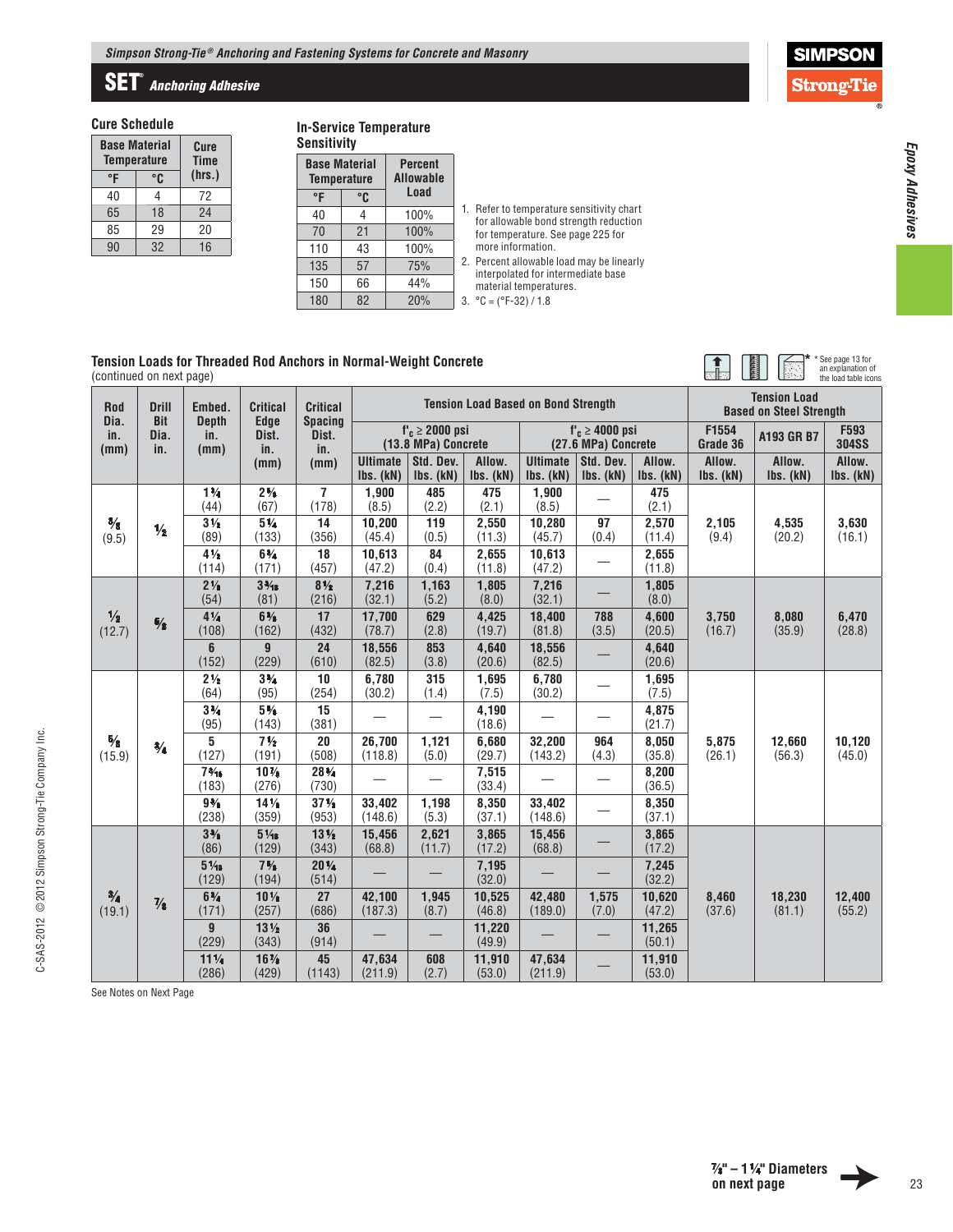# **SET®** *Anchoring Adhesive*

#### **Tansion Threaded Rod Anchors in Normal-Weight Concrete** rom previous page)

**Tension Load Based on Bond Strength Tension Load** 

\*See page 13 for an explanation of the load table icons

**\***

Strong

| <b>Tension Load</b><br>(continued from |                             |
|----------------------------------------|-----------------------------|
| Rod<br>Dia.<br>in.<br>(mm)             | Drill<br>Bit<br>Dia.<br>in. |
|                                        |                             |

*Epoxy Adhesives*

**Epoxy Adhesives** 

| Rod                      | <b>Drill</b>              | Embed.                      | <b>Critical</b>             | <b>Critical</b>                | Tension Load Based on Bond Strength |                                            |                     |                              | <b>Based on Steel Strength</b>              |                     |                     |                     |                      |
|--------------------------|---------------------------|-----------------------------|-----------------------------|--------------------------------|-------------------------------------|--------------------------------------------|---------------------|------------------------------|---------------------------------------------|---------------------|---------------------|---------------------|----------------------|
| Dia.<br>in.<br>(mm)      | <b>Bit</b><br>Dia.<br>in. | <b>Depth</b><br>in.<br>(mm) | <b>Edge</b><br>Dist.<br>in. | <b>Spacing</b><br>Dist.<br>in. |                                     | $f'_c \ge 2000$ psi<br>(13.8 MPa) Concrete |                     |                              | $f'_c \geq 4000$ psi<br>(27.6 MPa) Concrete |                     | F1554<br>Grade 36   | A193 GR B7          | F593<br><b>304SS</b> |
|                          |                           |                             | (mm)                        | (mm)                           | <b>Ultimate</b><br>Ibs. (kN)        | Std. Dev.<br>Ibs. (kN)                     | Allow.<br>Ibs. (kN) | <b>Ultimate</b><br>Ibs. (kN) | Std. Dev.<br>Ibs. (kN)                      | Allow.<br>Ibs. (kN) | Allow.<br>Ibs. (kN) | Allow.<br>Ibs. (kN) | Allow.<br>Ibs. (kN)  |
|                          |                           | $3\%$<br>(98)               | $5^{13}/16$<br>(148)        | $15\frac{1}{2}$<br>(394)       | 19,120<br>(85.1)                    | 1,239<br>(5.5)                             | 4.780<br>(21.3)     | 19.120<br>(85.1)             |                                             | 4.780<br>(21.3)     |                     |                     | 16,860<br>(75.0)     |
|                          |                           | $5^{13}/16$<br>(148)        | $8\frac{3}{4}$<br>(222)     | 231/4<br>(591)                 |                                     |                                            | 8,535<br>(38.0)     |                              |                                             | 9,250<br>(41.1)     |                     | 24,785<br>(110.2)   |                      |
| $\frac{7}{8}$<br>(22.2)  | $\blacksquare$            | $7\frac{3}{4}$<br>(197)     | $11\frac{5}{8}$<br>(295)    | 31<br>(787)                    | 49,160<br>(218.7)                   | 2,149<br>(9.6)                             | 12,290<br>(54.7)    | 54.880<br>(244.1)            | 1,050<br>(4.7)                              | 13,720<br>(61.0)    | 11,500<br>(51.2)    |                     |                      |
|                          |                           | $10\%$<br>(265)             | $15\%$<br>(397)             | 41%<br>(1060)                  |                                     |                                            | 14,480<br>(64.4)    |                              |                                             | 15,195<br>(67.6)    |                     |                     |                      |
|                          |                           | $13\%$<br>(333)             | 19%<br>(498)                | $52\frac{1}{2}$<br>(1334)      | 66,679<br>(296.6)                   | 506<br>(2.3)                               | 16,670<br>(74.2)    | 66,679<br>(296.6)            |                                             | 16,670<br>(74.2)    |                     |                     |                      |
|                          |                           | $4\frac{1}{2}$<br>(114)     | $6\frac{3}{4}$<br>(171)     | 18<br>(457)                    | 20,076<br>(89.3)                    | 2,388<br>(10.6)                            | 5,020<br>(22.3)     | 20,076<br>(89.3)             |                                             | 5,020<br>(22.3)     |                     |                     | 22,020<br>(97.9)     |
|                          |                           | $6\frac{3}{4}$<br>(171)     | $10\%$<br>(257)             | 27<br>(686)                    |                                     |                                            | 10,020<br>(44.6)    |                              |                                             | 10,640<br>(47.3)    |                     | 32.380<br>(144.0)   |                      |
| $\mathbf{1}$<br>(25.4)   | $1\frac{1}{8}$            | $\overline{9}$<br>(229)     | 13 <sub>2</sub><br>(343)    | 36<br>(914)                    | 60,060<br>(267.2)                   | 5,472<br>(24.3)                            | 15,015<br>(66.8)    | 65,020<br>(289.2)            | 2,924<br>(13.0)                             | 16,255<br>(72.3)    | 15.025<br>(66.8)    |                     |                      |
|                          |                           | 12<br>(305)                 | 18<br>(457)                 | 48<br>(1219)                   |                                     |                                            | 17,810<br>(79.2)    |                              |                                             | 18,430<br>(82.0)    |                     |                     |                      |
|                          |                           | 15<br>(381)                 | $22\frac{1}{2}$<br>(572)    | 60<br>(1524)                   | 82,401<br>(366.5)                   | 6,432<br>(28.6)                            | 20,600<br>(91.6)    | 82,401<br>(366.5)            |                                             | 20,600<br>(91.6)    |                     |                     |                      |
|                          |                           | $5\,\frac{1}{8}$<br>(130)   | $7\frac{3}{4}$<br>(197)     | $20\frac{1}{2}$<br>(521)       | 27,560<br>(122.6)                   |                                            | 6,890<br>(30.6)     | 27,560<br>(122.6)            |                                             | 6,890<br>(30.6)     |                     |                     |                      |
|                          |                           | $7\frac{6}{8}$<br>(194)     | $11\frac{1}{2}$<br>(292)    | $30\,\frac{1}{2}$<br>(775)     |                                     |                                            | 12,105<br>(53.8)    |                              |                                             | 12,500<br>(55.6)    |                     |                     |                      |
| $1\%$<br>(28.6)          | $1\frac{1}{4}$            | $10\%$<br>(257)             | $15\%$<br>(387)             | 40 1/2<br>(1029)               | 69,200<br>(307.8)                   |                                            | 17,300<br>(77.0)    | 72,340<br>(321.8)            |                                             | 18,085<br>(80.4)    | 19,025<br>(84.6)    | 41,000<br>(182.4)   | 27,880<br>(124.0)    |
|                          |                           | 13 <sub>2</sub><br>(343)    | $20\%$<br>(514)             | 54<br>(1372)                   |                                     |                                            | 21,380<br>(95.1)    |                              |                                             | 21,770<br>(96.8)    |                     |                     |                      |
|                          |                           | $16\%$<br>(429)             | $25\%$<br>(645)             | $67\frac{1}{2}$<br>(1715)      | 101,820<br>(452.9)                  |                                            | 25,455<br>(113.2)   | 101,820<br>(452.9)           |                                             | 25,455<br>(113.2)   |                     |                     |                      |
|                          |                           | $5\,\frac{5}{8}$<br>(143)   | $8\frac{7}{16}$<br>(214)    | $22\frac{1}{2}$<br>(572)       | 35,858<br>(159.5)                   | 2,389<br>(10.6)                            | 8,965<br>(39.9)     | 35,858<br>(159.5)            |                                             | 8,965<br>(39.9)     |                     |                     |                      |
|                          |                           | $8\frac{7}{16}$<br>(214)    | $12\%$<br>(324)             | 33%<br>(857)                   |                                     |                                            | 14,115<br>(62.8)    |                              |                                             | 14,115<br>(62.8)    |                     |                     | 34,425<br>(153.1)    |
| $1\frac{1}{4}$<br>(31.8) | $1\frac{3}{8}$            | 11 <sub>4</sub><br>(286)    | $16\%$<br>(429)             | 45<br>(1143)                   | 77,045<br>(342.7)                   | 7,024<br>(31.2)                            | 19,260<br>(85.7)    | 77,045<br>(342.7)            |                                             | 19,260<br>(85.7)    | 23,490<br>(104.5)   | 50,620<br>(225.2)   |                      |
|                          |                           | 15<br>(381)                 | $22\frac{1}{2}$<br>(572)    | 60<br>(1524)                   |                                     |                                            | 24,965<br>(111.0)   |                              |                                             | 24,965<br>(111.0)   |                     |                     |                      |
|                          |                           | $18\%$<br>(476)             | $28\frac{1}{8}$<br>(714)    | 75<br>(1905)                   | 122,681<br>(545.7)                  | 10,940<br>(48.7)                           | 30,670<br>(136.4)   | 122,681<br>(545.7)           |                                             | 30,670<br>(136.4)   |                     |                     |                      |

1. Allowable load must the lesser of the bond or steel strength.

2. The allowable loads listed under allowable bond are based on a safety factor of 4.0.

3. Refer to allowable load-adjustment factors for spacing and edge distance on pages 31 and 33.

4. Refer to in-service temperature sensitivity chart for allowable load adjustment for temperature.

5. Anchors are permitted to be used within fire-resistive construction, provided the anchors resist wind or seismic loads only. For use in fire-resistive construction, the anchors can also be permitted to be used to resist gravity loads, provided special consideration has been given to fire-exposure conditions.

6. Anchors are not permitted to resist tension forces in overhead or wall installations unless proper consideration is given to fire-exposure and elevated-temperature conditions.

7. Allowable load based on bond strength may be interpolated for concrete compressive strengths between 2000 psi and 4000 psi.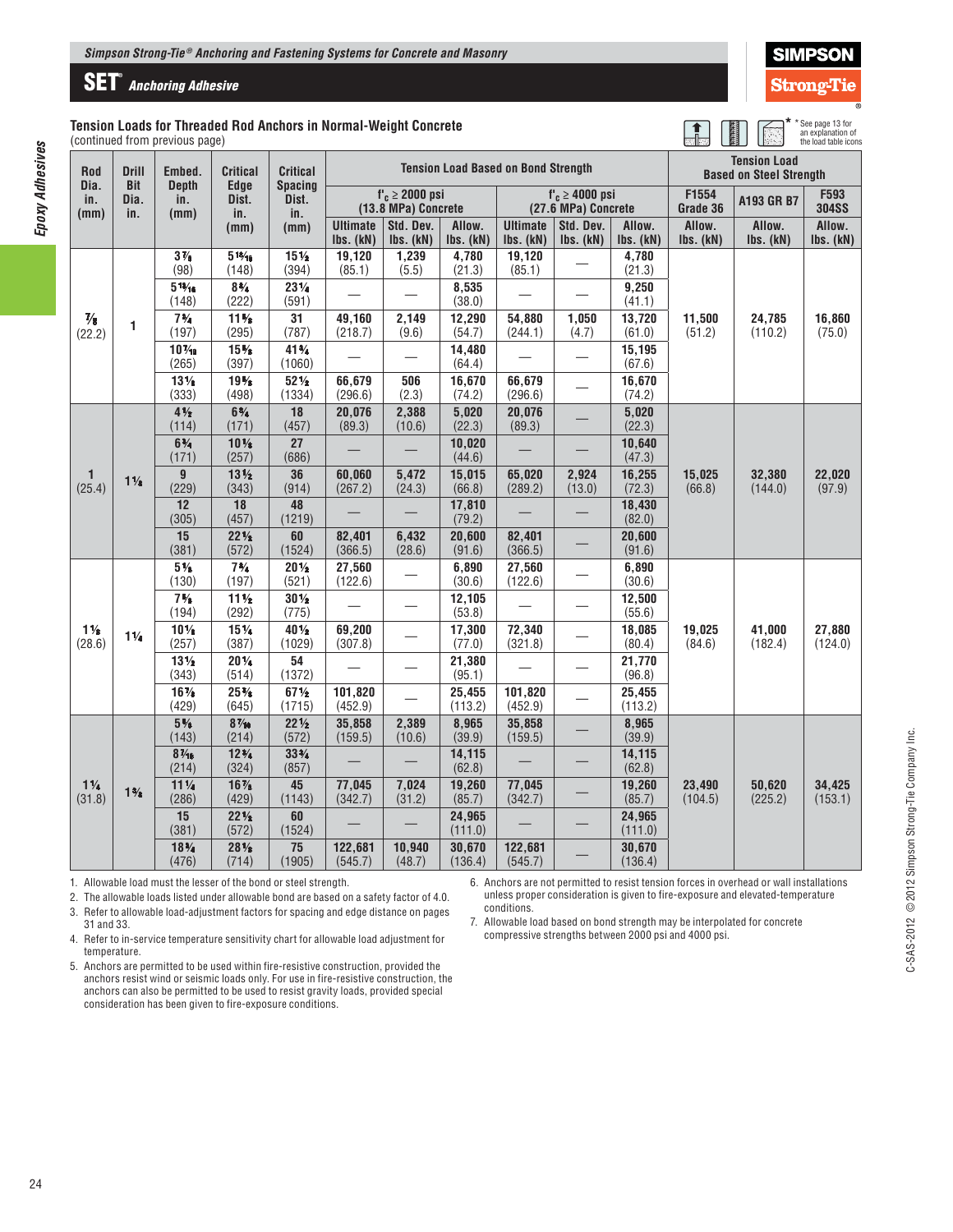## **SET®** *Anchoring Adhesive*

|  | SIMPSON          |  |
|--|------------------|--|
|  | rong-T <u>ie</u> |  |
|  |                  |  |

| * See page 13 for<br>an explanation of<br>the load table icons |
|----------------------------------------------------------------|
|                                                                |

 $\begin{array}{c} \begin{array}{c} \text{ } \end{array} \ \text{ } \end{array}$ 

|  |  |  |  | Shear Loads for Threaded Rod Anchors in Normal-Weight Concrete |
|--|--|--|--|----------------------------------------------------------------|
|--|--|--|--|----------------------------------------------------------------|

| Rod<br>Dia.                  | <b>Drill Bit</b><br>Dia. | Embed.<br><b>Depth</b>   | <b>Critical</b><br><b>Edge</b> | <b>Critical</b><br><b>Spacing</b> | <b>Shear Load Based on</b><br><b>Concrete Edge Distance</b> |                                            |                               | <b>Shear Load Based on</b><br><b>Steel Strength</b><br>F1554 |                               |                        |  |
|------------------------------|--------------------------|--------------------------|--------------------------------|-----------------------------------|-------------------------------------------------------------|--------------------------------------------|-------------------------------|--------------------------------------------------------------|-------------------------------|------------------------|--|
| in.<br>(mm)                  | in.                      | in.<br>(mm)              | Dist.<br>in.                   | Dist.<br>in.                      |                                                             | $f'_c \ge 2000$ psi<br>(13.8 MPa) Concrete |                               |                                                              | A193 GR B7                    | F593<br><b>304SS</b>   |  |
|                              |                          |                          | (mm)                           | (mm)                              | <b>Ultimate</b><br>Ibs. (kN)                                | Std. Dev.<br>Ibs. (kN)                     | <b>Allowable</b><br>Ibs. (kN) | <b>Allowable</b><br>Ibs. (kN)                                | <b>Allowable</b><br>Ibs. (kN) | Allowable<br>Ibs. (kN) |  |
|                              |                          | $1\frac{3}{4}$<br>(44)   |                                | $2\frac{5}{8}$<br>(67)            | 4,573<br>(20.3)                                             | 317<br>(1.4)                               | 1,145<br>(5.1)                |                                                              |                               |                        |  |
| $\frac{3}{8}$<br>(9.5)       | $\frac{1}{2}$            | $3\frac{1}{2}$<br>(89)   | $5\,\%$<br>(133)               | $5\%$<br>(133)                    | 6,935<br>(30.8)                                             | 965<br>(4.3)                               | 1,735<br>(7.7)                | 1,085<br>(4.8)                                               | 2,340<br>(10.4)               | 1,870<br>(8.3)         |  |
|                              |                          | $4\frac{1}{2}$<br>(114)  |                                | $5\%$<br>(133)                    |                                                             |                                            | 1,735<br>(7.7)                |                                                              |                               |                        |  |
|                              |                          | $2\frac{1}{8}$<br>(54)   |                                | $3\frac{1}{4}$<br>(83)            | 7,001<br>(31.1)                                             | 437<br>(1.9)                               | 1,750<br>(7.8)                |                                                              |                               |                        |  |
| $\frac{1}{2}$<br>(12.7)      | $5/8$                    | $4\frac{1}{4}$<br>(108)  | $6\frac{3}{8}$<br>(162)        | $6\frac{3}{8}$<br>(162)           | 11,116<br>(49.4)                                            | 1,696<br>(7.5)                             | 2,780<br>(12.4)               | 1,930<br>(8.6)                                               | 4,160<br>(18.5)               | 3,330<br>(14.8)        |  |
|                              |                          | 6<br>(152)               |                                | $6\frac{3}{8}$<br>(162)           |                                                             |                                            | 2,780<br>(12.4)               |                                                              |                               |                        |  |
|                              |                          | $2\frac{1}{2}$<br>(64)   |                                | $3\frac{3}{4}$<br>(95)            | 14,427<br>(64.2)                                            | 826<br>(3.7)                               | 3,605<br>(16.0)               |                                                              |                               |                        |  |
| $5\!/\!{}_{\rm 8}$<br>(15.9) | $\frac{3}{4}$            | 5<br>(127)               | $7\frac{1}{2}$<br>(191)        | $7\frac{1}{2}$<br>(191)           | 19,501<br>(86.7)                                            | 1,027<br>(4.6)                             | 4,875<br>(21.7)               | 3,025<br>(13.5)                                              | 6,520<br>(29.0)               | 5,220<br>(23.2)        |  |
|                              |                          | $9\%$<br>(238)           |                                | $7\frac{1}{2}$<br>(191)           |                                                             |                                            | 4,875<br>(21.7)               |                                                              |                               |                        |  |
|                              |                          | 3%<br>(86)               |                                | $5\,\mathrm{\%}$<br>(130)         | 21,180<br>(94.2)                                            | 942<br>(4.2)                               | 5,295<br>(23.6)               |                                                              |                               |                        |  |
| $\frac{3}{4}$<br>(19.1)      | $\frac{7}{8}$            | $6\frac{3}{4}$<br>(171)  | $10\%$<br>(257)                | $10\%$<br>(257)                   | 25,244<br>(112.3)                                           | 2,538<br>(11.3)                            | 6,310<br>(28.1)               | 4,360<br>(19.4)                                              | 9,390<br>(41.8)               | 6,385<br>(28.4)        |  |
|                              |                          | $11\frac{1}{4}$<br>(286) |                                | 10 <sub>2</sub><br>(257)          |                                                             |                                            | 6,310<br>(28.1)               |                                                              |                               |                        |  |
|                              |                          | $3\%$<br>(98)            |                                | $5\%$<br>(149)                    | 28,333<br>(126.0)                                           | 2,406<br>(10.7)                            | 7,085<br>(31.5)               |                                                              |                               |                        |  |
| $\frac{7}{8}$<br>(22.2)      | 1                        | $7\frac{3}{4}$<br>(197)  | $11\%$<br>(295)                | $11\%$<br>(295)                   | 33,533<br>(149.2)                                           | 2,793<br>(12.4)                            | 8,385<br>(37.3)               | 5,925<br>(26.4)                                              | 12,770<br>(56.8)              | 8,685<br>(38.6)        |  |
|                              |                          | $13\%$<br>(333)          |                                | $11\%$<br>(295)                   |                                                             |                                            | 8,385<br>(37.3)               |                                                              |                               |                        |  |
|                              |                          | $4\frac{1}{2}$<br>(114)  |                                | $6\frac{3}{4}$<br>(171)           | 30,520<br>(135.8)                                           | 2,166<br>(9.6)                             | 7,630<br>(33.9)               |                                                              |                               |                        |  |
| 1<br>(25.4)                  | $1\%$                    | 9<br>(229)               | $13\frac{1}{2}$<br>(343)       | $13\frac{1}{2}$<br>(343)          | 50,187<br>(223.2)                                           | 2,176<br>(9.7)                             | 12,545<br>(55.8)              | 7,740<br>(34.4)                                              | 16,680<br>(74.2)              | 11,345<br>(50.5)       |  |
|                              |                          | 15<br>(381)              |                                | $13\frac{1}{2}$<br>(343)          |                                                             |                                            | 12,545<br>(55.8)              |                                                              |                               |                        |  |
|                              |                          | $5\%$<br>(130)           |                                | $7\frac{3}{4}$<br>(197)           | 41,325<br>(183.8)                                           |                                            | 10,330<br>(46.0)              |                                                              |                               |                        |  |
| $1\%$<br>(28.6)              | $1\frac{1}{4}$           | $10\%$<br>(257)          | 15 <sub>%</sub><br>(387)       | $15\%$<br>(387)                   | 58,285<br>(259.3)                                           |                                            | 14,570<br>(64.8)              | 9,800<br>(43.6)                                              | 21,125<br>(94.0)              | 14,365<br>(63.9)       |  |
|                              |                          | $16\%$<br>(429)          |                                | $15\%$<br>(387)                   |                                                             |                                            | 14,570<br>(64.8)              |                                                              |                               |                        |  |
|                              |                          | $5\%$<br>(143)           |                                | $8\,\mathrm{\AA{}}$<br>(216)      | 52,130<br>(231.9)                                           | 3,969<br>(17.7)                            | 13,035<br>(58.0)              |                                                              |                               |                        |  |
| $1\frac{1}{4}$<br>(31.8)     | $1\frac{3}{8}$           | $11\frac{1}{4}$<br>(286) | $16\%$<br>(429)                | $16\%$<br>(429)                   | 66,383<br>(295.3)                                           | 3,948<br>(17.6)                            | 16,595<br>(73.8)              | 12,100<br>(53.8)                                             | 26,075<br>(116.0)             | 17,730<br>(78.9)       |  |
|                              | $18\%$<br>(476)          |                          | $16\%$<br>(429)                |                                   |                                                             | 16,595<br>(73.8)                           |                               |                                                              |                               |                        |  |

1. Allowable load must be the lesser of the load based on concrete edge distance or steel strength.

4. Refer to in-service temperature sensitivity chart for allowable load adjustment for temperature.

2. The allowable loads based on concrete edge distance are based on a safety factor of 4.0.

3. Refer to allowable load-adjustment factors for spacing and edge distance on pages 32 and 34.

5. Anchors are permitted to be used within fire-resistive construction, provided the anchors resist wind or seismic loads only. For use in fire-resistive construction, the anchors can also be permitted to be used to resist gravity loads, provided special consideration has been given to fire-exposure conditions.